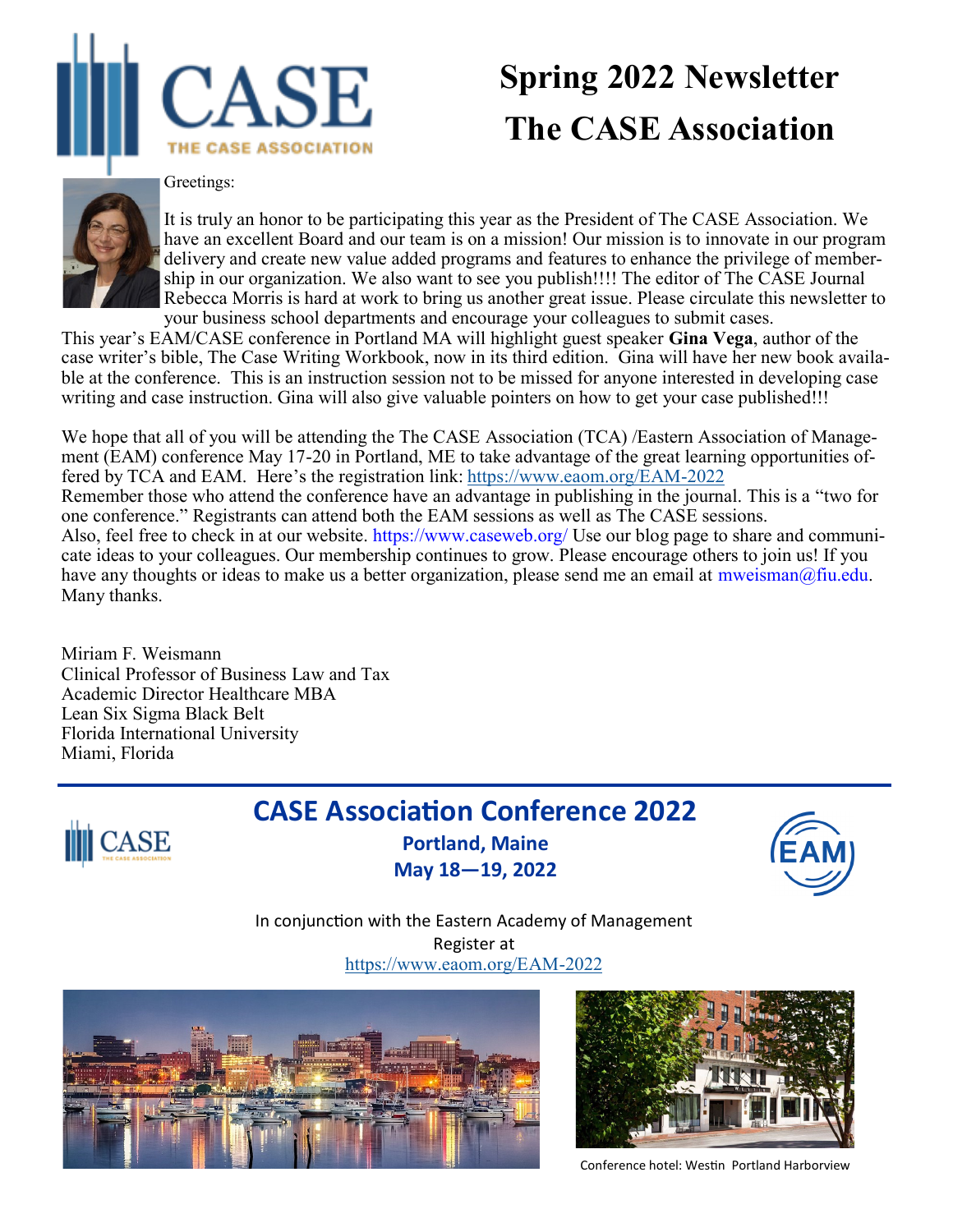# **CASE CONFERENCE 2022**

The main conference day will be on Wednesday, May 18th. On Wednesday, the CASE Association will be hosting roundtable discussions for 8 embryo cases, 7 cases without complete instructor's manual, and 5 cases with complete instructor's manual. In this unique and collaborative format, our discussants Pauline Assenza, Steve Congden, Bill Naumes, Peggy Naumes, and Miriam Weismann, together with other case writers, will help case authors develop their work into excellent cases and instructor's manuals.

Also on Wednesday, CASE will also be hosting a panel on "Expert Case Writing Panel: Tips on case writing and how to get published!" with panelists Steve Congden, Laurie Levesque, and Miriam Weisman. We are also looking forward to raising a glass together for the first time since 2019 during our CASE Social Hour.

On Thursday, May 19th, Gina Vega is hosting a workshop on "How to turn an idea into a concise case and teaching note AND get it published?" This workshop will be an excellent opportunity for both new and experienced case writers to hone their skills and meet others passionate about case writing.

The cases that were nominated for the 2022 best conference case award were "Do Black Live Matter at Pinterest, Inc.?" by Janet Rovenpor, Rita Shea-Van Fossen, and Lisa Stickney, "Country Fresh Bread: Navigating A Red Ocean," by Olugbenga Adeyinka, and "Power To The People In Newport RI," by Patrick McHugh, Sidharth Gupta, and Bennett McCoy. Case Fellows Steve Congden, David Desplaces, and Miriam Weisman chose the best conference case award through a blind review process. Congratulations to all!

### **Nominees for 2022 Best Conference Paper Award, CASE Annual Meeting**



(To be presented at the CASE Meeting)

"Do Black Live Matter at Pinterest, Inc.?" Janet Rovenpor, Manhatten College Rita Shea-Van Fossen, Nova Southeastern University Lisa Stickney, University of Baltimore

"Country Fresh Bread: Navigating A Red Ocean," Olugbenga Adeyinka, Manhattenville College

"Power To The People In Newport RI," Patrick McHugh, Brown University Sidharth Gupta, University of Illinois at Urbana-Champaign Bennett McCoy, Brown University

#### **Outstanding Reviewer Awards**

Miriam Weismann Florida International University

Lucas Dille Missouri Southern State University